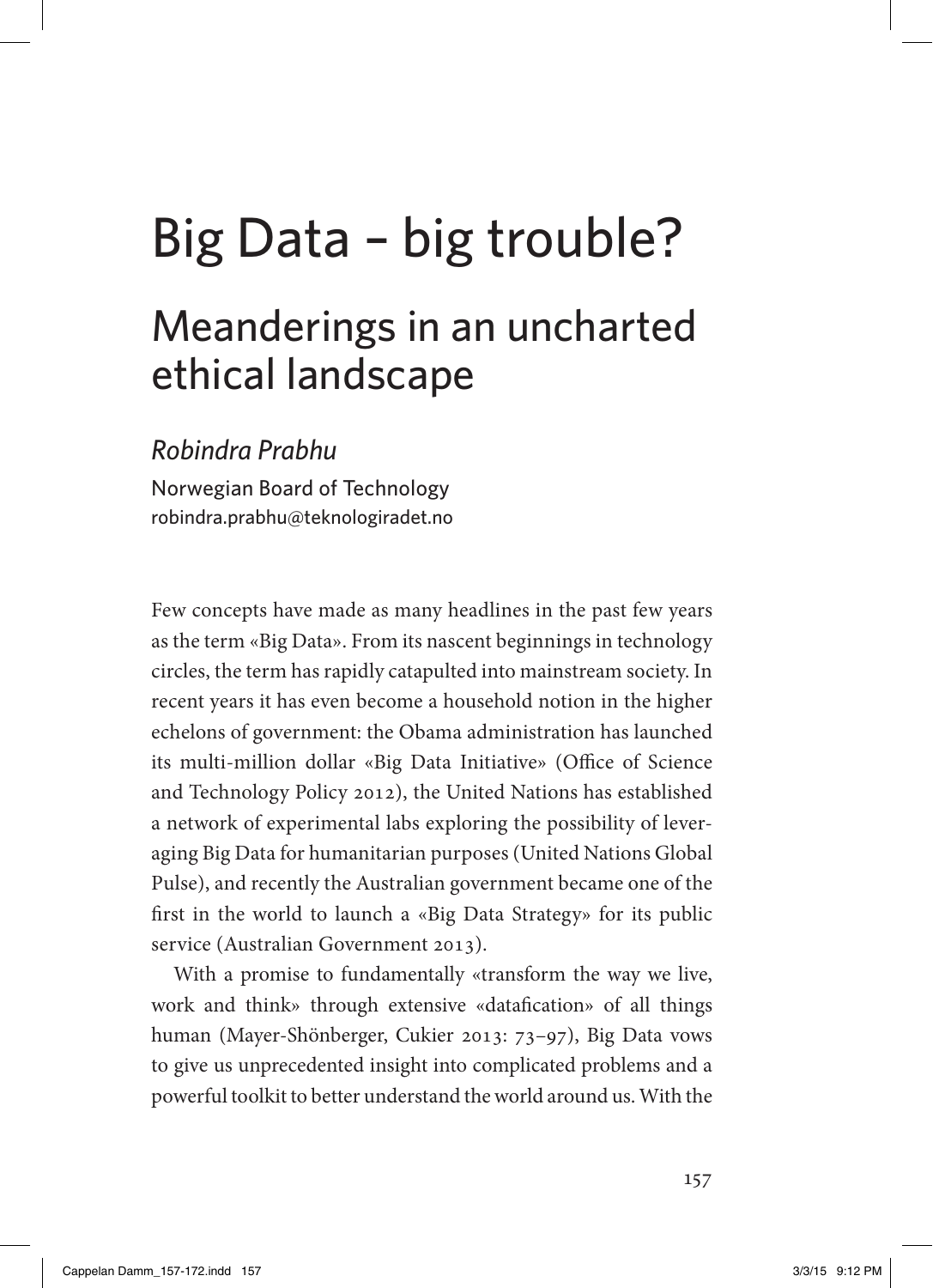excessive hyperbole that is often associated with novel technology trends, one would be forgiven for mistaking the buzz for hype with little substance. And despite its ostensible potential, the significant amount of excitement it generates and the widespread agreement that Big Data will impact our society in crucial ways, there appears to be surprisingly little clarity concerning what Big Data actually is and what it entails for society at large.

#### **So what is Big Data, anyway?**

To be sure, there is no shortage of definitions. The «Big» alludes to unfathomable troves of digital data, in various shapes and forms, which we deliberately or passively generate in our daily interactions with technology. Then there is our enhanced ability to store, manage and extract insight from these data troves using powerful computing technology and the latest in advanced analytical techniques. But «Big Data» does not refer to a fixed quantitative threshold or clear-cut technological constraint. Indeed what is considered «big», «complex» and «advanced» varies widely. So much so that researchers have found it necessary to collate various definitions of the term «Big Data» and furnish the following meta-definition:

Big Data is a term describing the storage and analysis of large and complex datasets using a series of techniques including, but not limited to: NoSQL, MapReduce and machine learning. (Ward, Barker 2013)

Perhaps it is only natural that early attempts to capture and define an allusive concept will come in many guises and possibly fall along a «moving technological axis». But while we struggle to pin down this new technology, it is important to recognise that Big Data's entry into the mainstream is equally about cultural changes in how we think about data, it's capture and analysis, and their rightful place in the fabric of society.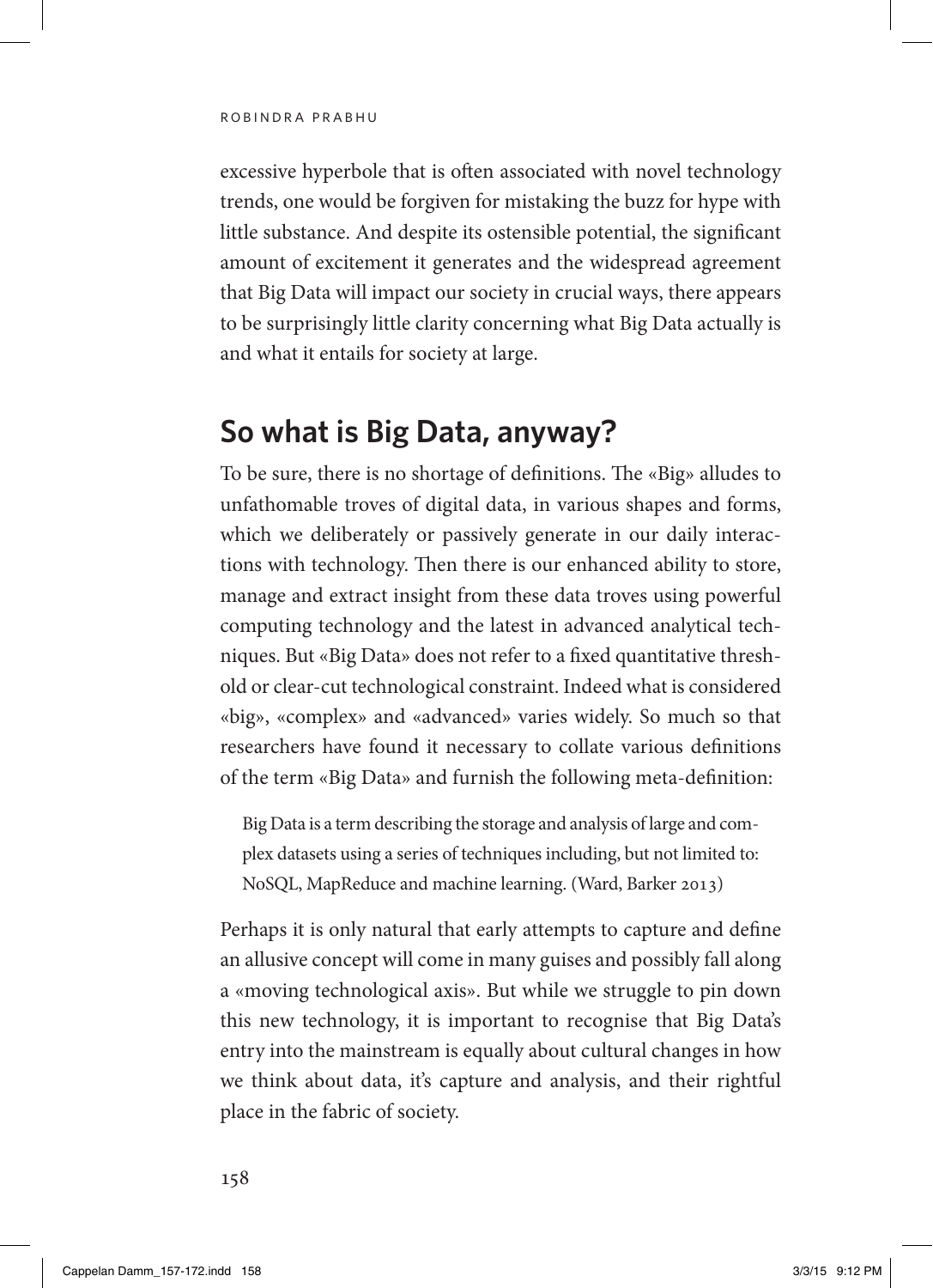Whether hype or substance, and however most appropriately defined, the Big Data discourse is taking place against some profound (and I would argue exciting) changes in how we interact with our physical and social surroundings. These interactions invariably involve technologies and result in digital traces manifested in such various ways such as Internet clickstreams, location data from cell phones interacting with phone towers, data streams from credit card transactions, the logging of purchasing patterns in shops, the rich and multifaceted sensor data from an Airbus A380 in flight or vast detectors at research labs like CERN. Moreover, the emergent proliferation of low-cost sensors allows us to track and monitor objects and mechanisms in ways that were previously impossible. Farmers employ moisture sensors to monitor moisture levels in fields, shipments of fish and fruit are monitored for temperature and location in real-time as they are moved between continents, and people log personal health indicators using their smartphones.

Not only do we spend more time «online», but as we continue to add more «things» to the Internet, our lives become increasingly more entwined with the virtual world. And the digital traces we constantly leave behind in the virtual world now give us new handles on complex problems in the physical world.

The sceptic might demur that Big Data still has some way to go to deliver on its promise; targeted advertising and tailored movie recommendations may not appear to be the stuff of «revolutions». But fascinating applications are beginning to emerge: mobile phone data is being leveraged to map and track the spread of disease (Talbot 2013), law enforcement agencies are using predictive data-driven tools to determine the «where and when» of the next crime (The Economist 2013) and aggregate citizen sentiments are mined from large-scale social media feeds (Social Media and Post-2015) (Anderson 2008). In the future, more applications are likely to appear. And as we begin to deliberate on the wider ramifications of the rather nebulous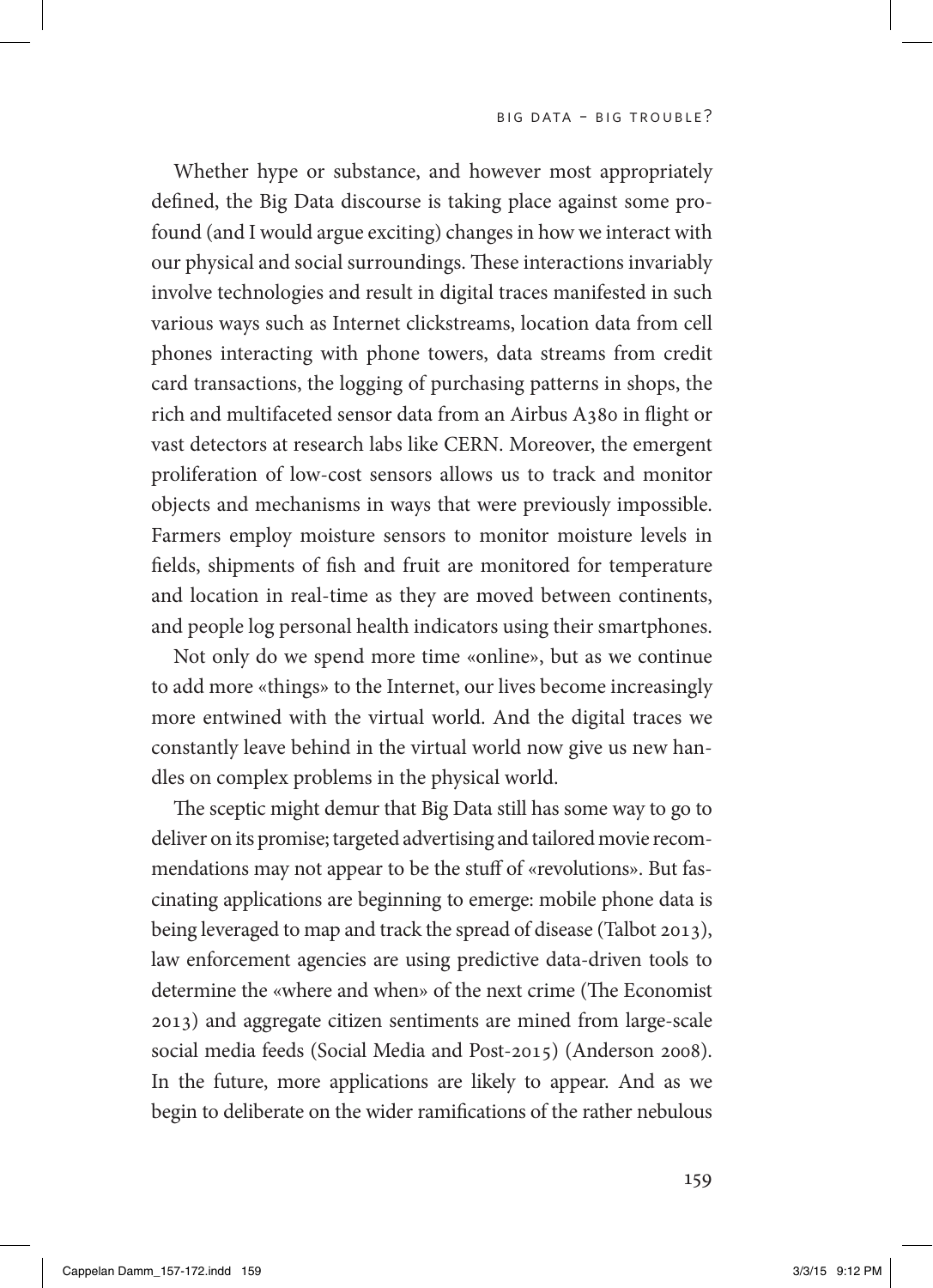phenomenon of «Big Data», important clues for the ethical challenges ahead are likely to be found through close examination of the existing Big Data landscape. An appreciation of these challenges is not only of relevance to researchers who are dappling with new and vast troves of data, but also to private enterprises and governmental agencies looking to harness the power and potential of Big Data.

### **Treading ground between the enthusiasts and the sceptics**

The nascent debate around Big Data may appear to be quite polarised. As Sandra González-Bailón remarks, the discussion on the proper governance and use of all these novel data sources has bifurcated public opinion into a two-pronged needle:

… the sceptics, who question the legitimate use of that data on the basis of privacy and other ethical concerns; and the enthusiasts, who focus on the transformational impact of having more information than ever before. (González 2013: 147)

Both camps have extremists that will either dismiss the Big Data phenomenon as overhyped and underwhelming, or espouse the view that we are witnessing a new era in which the proliferation of data will render theory and interpretation superfluous (Anderson 2008) (Richards and King 2013).

While a healthy dose of both enthusiasm and scepticism is essential when dealing with new technologies, there are valuable lessons to be learned from the moderates on either side. Firstly, theory and interpretation are not likely to be discarded any time soon. Instead, their importance is reinforced as a sense-making tool in a growing sea of noisy data. Secondly, we would be wise to tread carefully, lest the critics are vindicated and we end up sleepwalking into a surveillance society.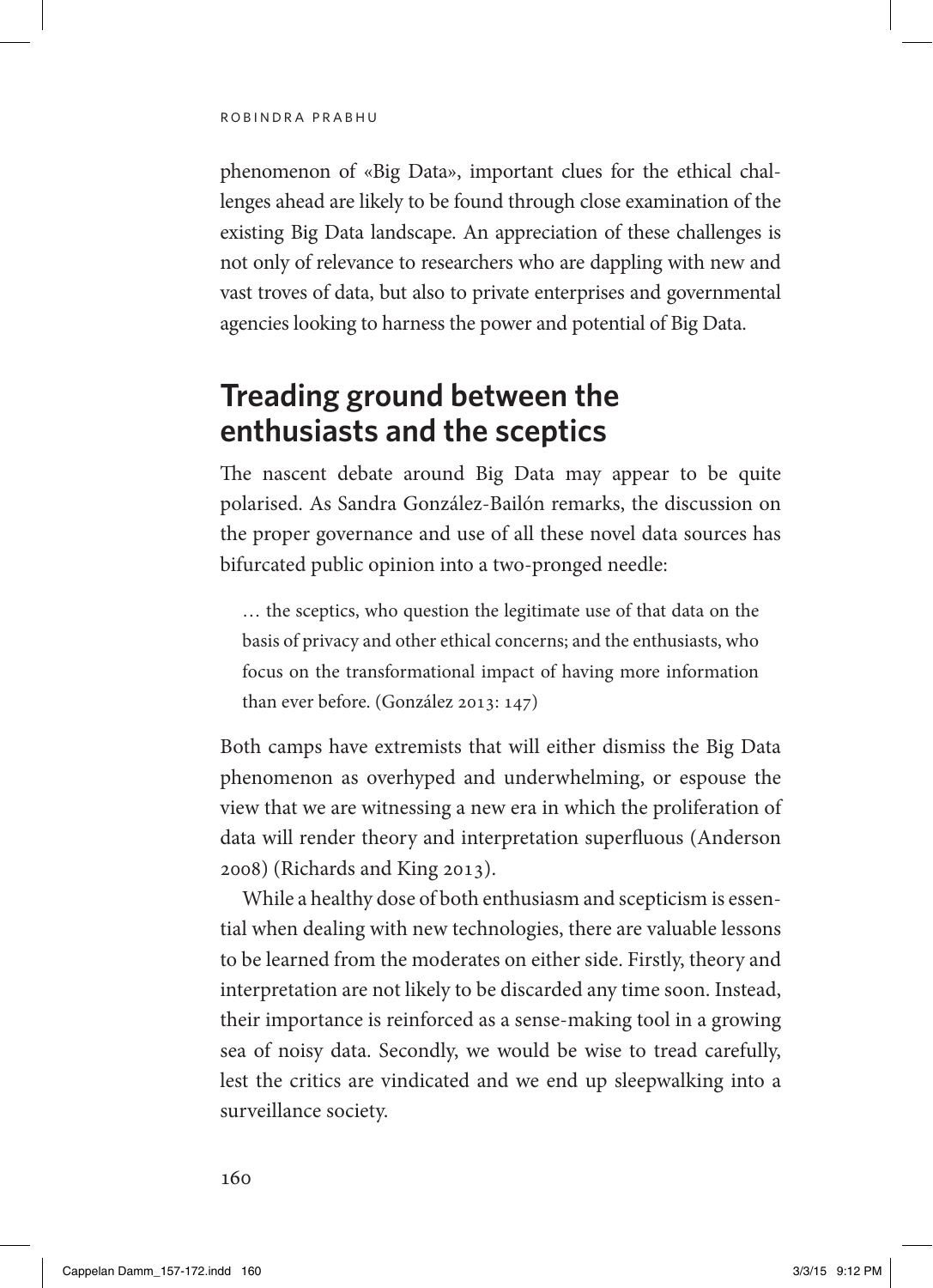As the debate and rhetoric advances and matures, it becomes important to capture the full range of nuanced challenges associated with the Big Data paradigm.

### **Moving beyond the hype: «Three paradoxes of Big Data»**

An interesting turn in this direction is provided by Richards and King in their paper «Three Paradoxes of Big Data» (Richards and King 2013). While the authors do not deny the many benefits and the substantial potential inherent in Big Data, they advocate a more pragmatic discussion with due attention to the many faceted implications and inherent dangers of the Big Data paradigm by calling attention to three paradoxes in the current rhetoric:

1. *Transparency*: As sensors become ubiquitous and ever larger portions of our lives are mirrored onto a virtual world, enthusiastic proponents of Big Data argue that this pervasive data collection will serve to document the world as it is and make it more transparent.

 However, a fair portion of our personal data exhaust–small data inputs from sensors, cell phones, clickstreams and the like–are generally amassed into aggregated datasets «behind the scenes», largely without our knowledge. These datasets may in turn be saved in unknown and remote cloud services, where equally hidden algorithms mine the data for strategic insights. The paradox of this, they argue, is that if Big Data promises to make the world more transparent, then why is it that its «collection is invisible, and its tools and techniques are opaque, shrouded by layers of physical, legal, and technical privacy by design?» (Richards and King 2013: 42). Why, they argue, «is the Big Data revolution occurring mostly in secret?» (Richards and King 2013: 43).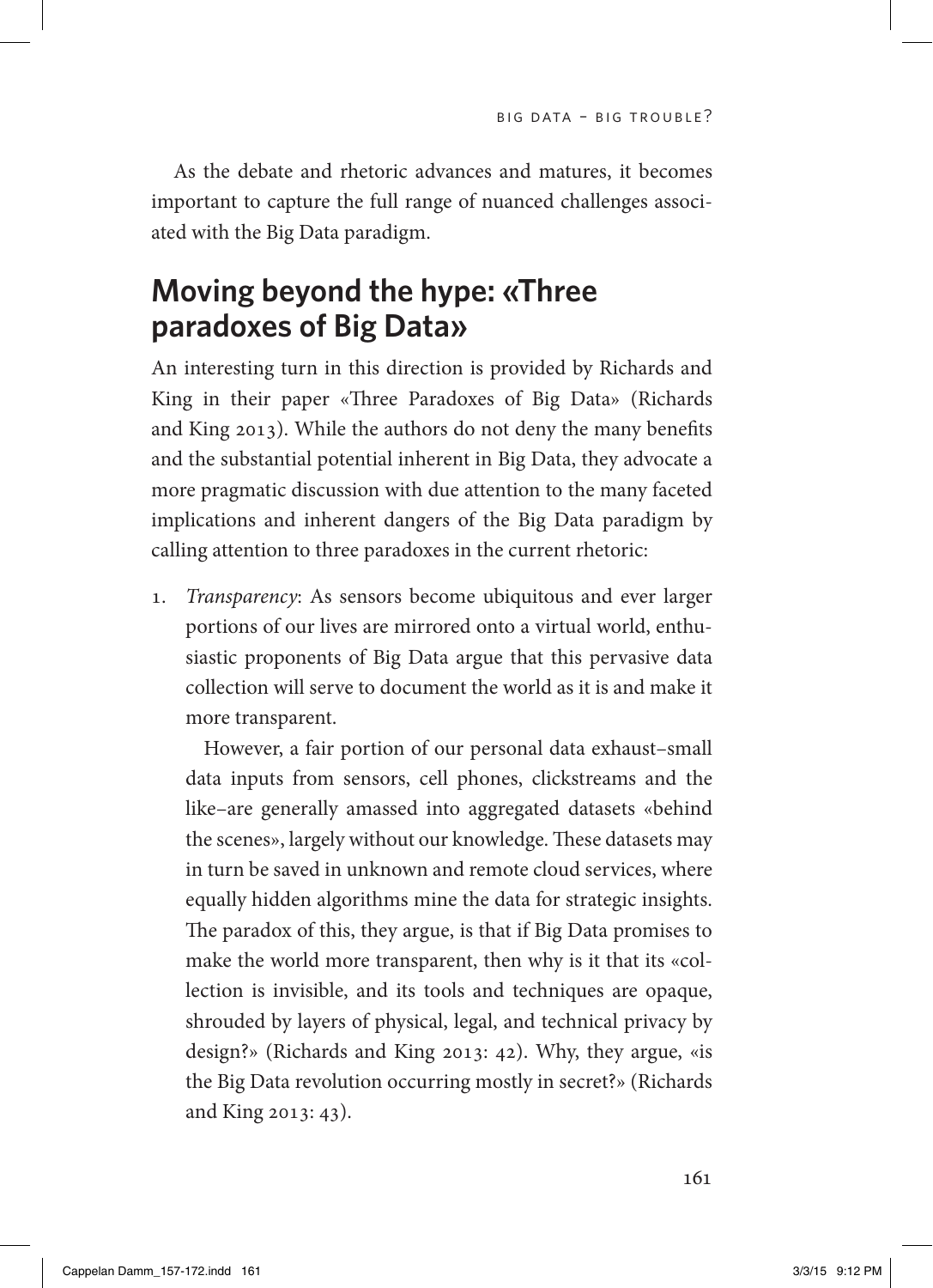robindra prabhu

 While the authors acknowledge the need for trade secrets and the like, data collected from and used to make decisions about and on behalf of individuals merit the development of proper technical, commercial, ethical and legal safeguards. «We cannot have a system, or even the appearance of a system, where surveillance is secret, or where decisions are made about individuals by a Kafkaesque system of opaque and unreviewable decision-makers» (Richards and King 2013: 43).

- 2. *Identity*: Personalised services, exquisitely tailored to our individual tastes, needs and desires are a hallmark of the Big Data paradigm. Amazon leverages our browsing and purchasing history to group us with likeminded customers and provide us with customised shopping experiences. However, as these services gather information to identify «our true selves», there is a risk that the information is used to nudge us in a certain direction, different from where we would go if we were not under such influence. Google users, the authors argue, are «already influenced by big-data-fed feedback loops from Google's tailored search results, which risk producing individual and collective echo chambers of thought» (Richards and King 2013: 44). As Big Data actors leverage various data sources to identify «us», our right to define our own identity may be threatened. And without proper protections and safeguards against processes that minutely, incrementally and systematically undermine our intellectual choices, the authors argue «'you are' and 'you will like' risk becoming 'you cannot' and 'you will not'» (Richards and King 2013: 44).
- 3. *Power*: Enthusiasts often claim that Big Data will entail more transparency. Through the proper utilisation of new data streams, we are better placed than ever to shine a light on hidden processes and mechanisms – insight which in turn will allow us to generate an «X-ray» of the fabric of our society.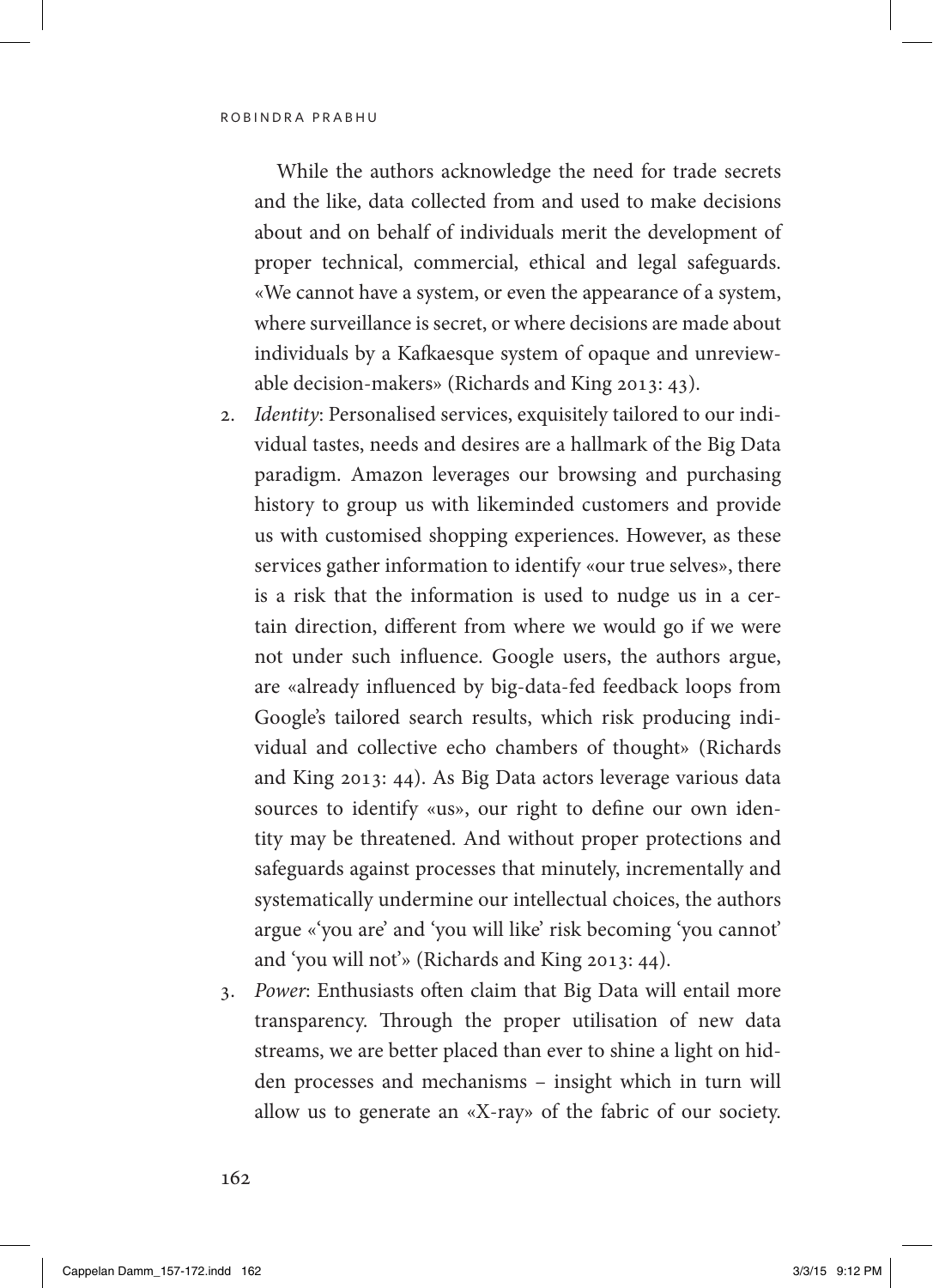However, as the authors point out, the tools and knowledge to wield these data streams, and to make inferences and decisions based on them, are currently in the hands of specialised intermediaries. They are not in the hands of the people who generate the data. Without a proper discourse around these challenges, the authors warn that this power asymmetry may result in «an uneasy, uncertain state of affairs that is not healthy for anyone and leaves individual rights eroded and our democracy diminished» (Richards and King 2013: 45).

The paradoxes framed around transparency, identity and power touch on more than one raw nerve in the current discourse on the ethical and societal implications of Big Data. A closer look at the various elements along the «Big Data chain» – namely data collection and storage, the application of analytical tools and finally action on the basis of insights mined–also reveals a host of potential shortcomings in current protective measures, as well as new challenges and problems.

## **Whose data is it anyway?**

To date, most of the ethical concerns that have been raised relate to privacy challenges in the first link in the chain, namely that of the collection and storage of data. Many of these problems are not entirely new, but traditional mechanisms for ensuring privacy protection have come under increasing pressure with the advent of Big Data. Let us consider two cases:

1. The system of «notice and consent», whereby individuals are given the choice to opt out of sharing their personal data with third parties, has become a favoured mechanism of data protection. In practice, however, the online user is frequently met with lengthy privacy notices written in obscure legal language, where ultimately, she is presented with a binary choice to either accept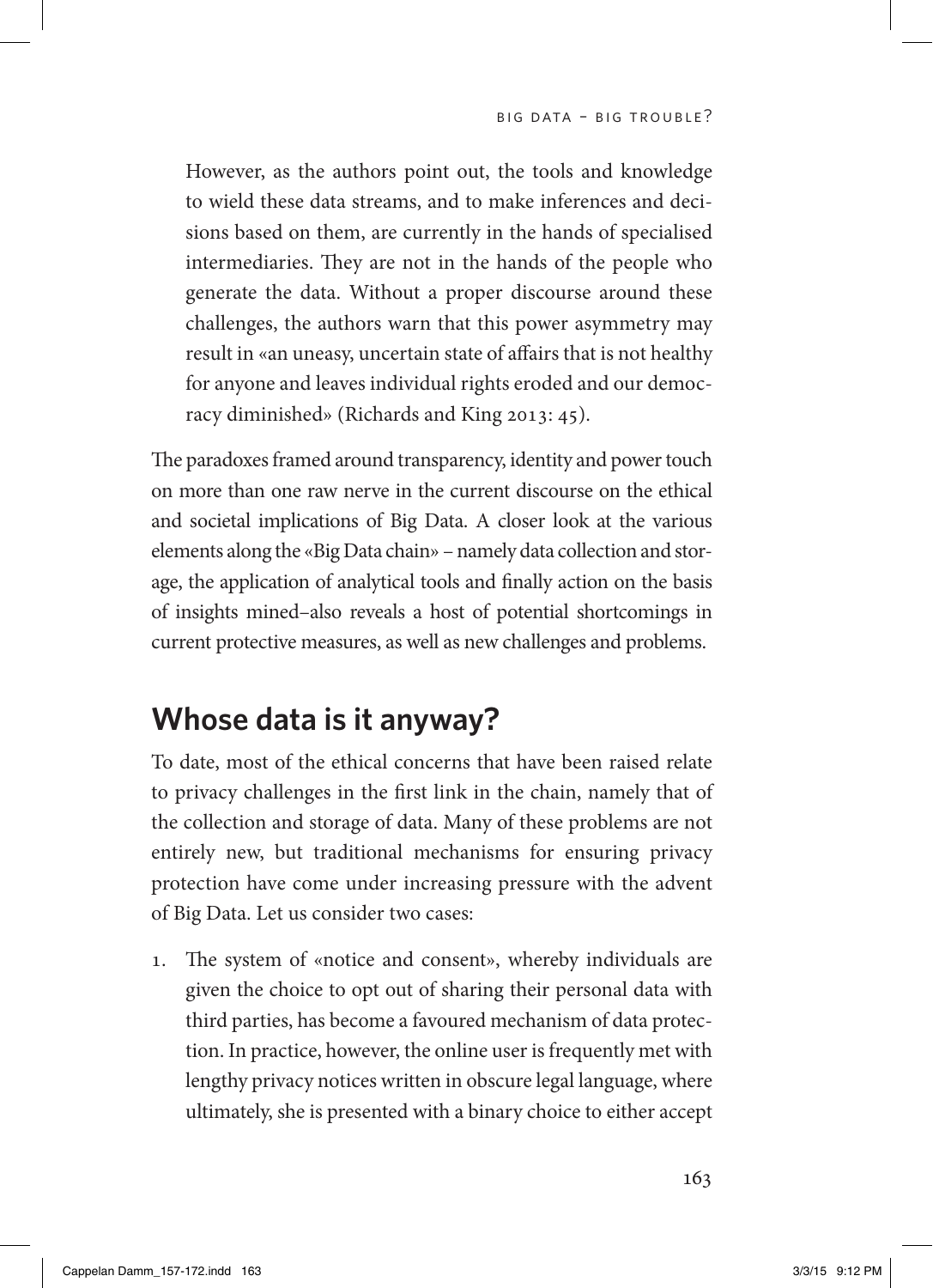the complex set of terms or forsake the service in its entirety. The fatigue and apathy this generates is less than satisfying and it fails to bestow the individual with strong ownership over her data in any meaningful way. The problem is further exacerbated in the Big Data era because it places the onus of evaluating the consequences of data sharing on the individual generating the data. These evaluations can be both technical and complex, and individuals will necessarily be on unequal footing in terms of their ability to make informed choices. Therefore, researchers seeking to leverage e.g. social media data to study social systems cannot assume that they have tacit approval from users of these services – even if the consent agreement provides no legal impediments for such use. The key challenge lies in devising technical and regulatory frameworks that provide the user with tight and meaningful controls on personal data without compromising the practical utility of that same data.

 Beyond the mere impracticability of the researcher having to actively seek consent from large swathes of people in all cases, some will argue that giving the data owner an absolute say in if and how her data is used runs the risk of interfering with the innovation potential of data use (Cate and Schönberger 2012; Narayana and Shmatikov 2006). All the possible use cases for a certain type of data (e.g. location data) are rarely apparent at the time of collection, which is when consent is typically sought. By tightly restricting the use of that data to certain predefined use cases, it is therefore likely that many useful applications we enjoy today, such as tracking tools that monitor traffic jams using cell phone movement, would never see the light of day (Sandberg 2012).

2. Another favoured privacy protecting measure is to anonymise datasets by stripping them of personally identifiable information before they are made available for analysis. While such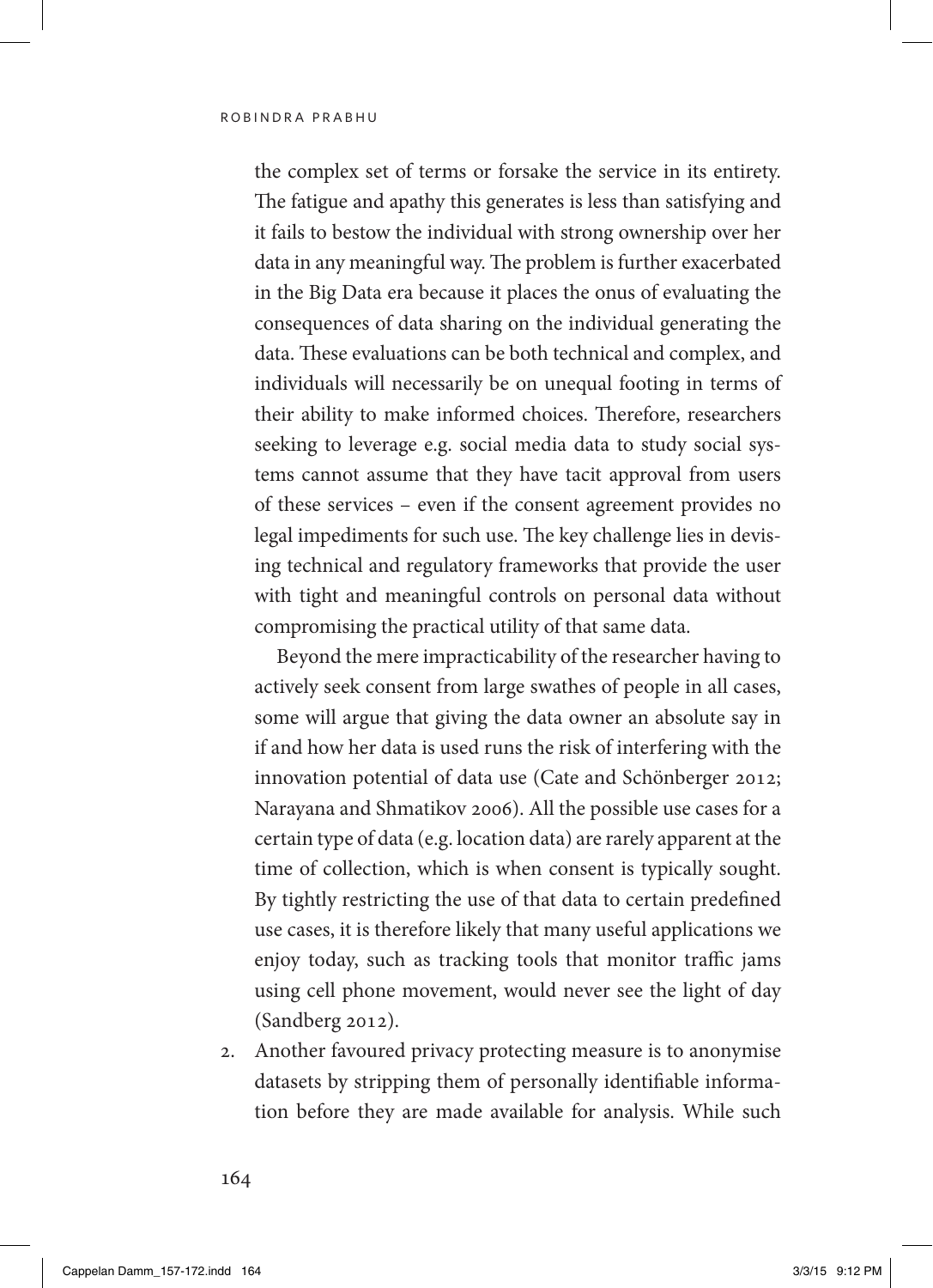techniques might be privacy preserving when the dataset is treated in isolation, anonymised datasets have sometimes been shown to be easily de-anonymised when combined with other sources of information.

As part of a contest to improve its movie recommendation service, the online movie streaming service Netflix released an anonymised dataset containing the rental and rating history of almost half a million customers. By running the anonymised dataset against ratings on the online service «Internet Movie Database», researchers were not only able to identify individuals in Netflix's records, but also the political preferences of those people (Narayana and Shmatikov 2006).

There are similar examples of how an apparently anonymised dataset, when properly contextualised, is no longer truly anonymous. And the Big Data paradigm makes it increasingly more difficult to secure anonymity, because ever more data streams are generated, stored and made available for advanced data mining techniques (Navetta 2013). As the world becomes more data rich, researchers can no longer rest content with simplistic anonymisation to mitigate ethical risks.

#### **Collect first, ask questions later …**

The re-identification problem does not only highlight the shortcomings of established protective measures, but also shows that focusing exclusively on the proper governance of datasets and their attributes will often fall short of capturing the nuanced ethical challenges associated with data analysis. In order to grab the bull by the horns and provide the individual with meaningful control over personal information, it is necessary to govern *data usage* – that is, the actual operations performed on and with the datasets – rather than focusing solely on the collection and retention of such data. Doing so, however, is challenging, to say the least.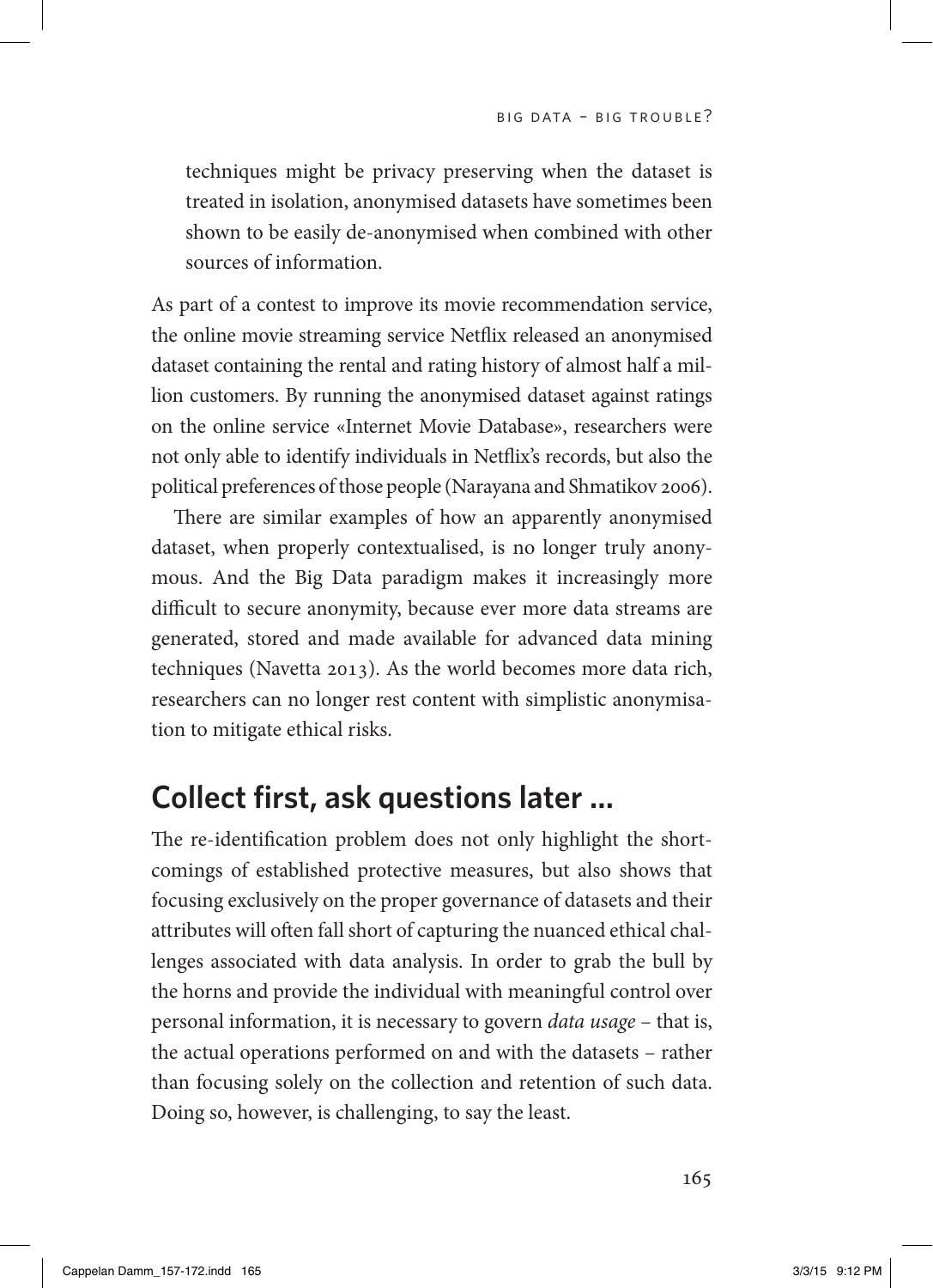robindra prabhu

For while the current Big Data scene may appear to be dominated by a handful of major players, such as Google, Facebook and Amazon, its ecosystem is in fact highly distributed, with a host of third party actors operating behind the scenes which «often piggyback on the infrastructure built by the giants» (Sandberg 2012). Data collection, curation and analysis do not necessarily take place at a single point which can be subjected to robust regulatory measures.

Moreover, the technical opacity of algorithms underpinning Big Data analysis, as well as the real-time nature of such analyses, does not easily lend itself to meaningful scrutiny by way of traditional transparency and oversight mechanisms. In a world where

… highly detailed research datasets are expected to be shared and re-used, linked and analysed, for knowledge that may or may not benefit the subjects, and all manner of information exploited for commercial gain, seemingly without limit. (Dwork 2014)

it can be hard to gauge *a priori* which operations are socially and ethically sound and which are not. Researchers may find that seemingly innocuous operations reveal themselves as privacy-intrusive or otherwise ethically «sticky» only after they have been performed. As computational techniques become increasingly more sophisticated and systems are able to extract personal information from datasets that appear harmless, relying on human intuition to define which operations are privacy-intrusive and which are not seems unsatisfying.

## **Can technology help to fix the problems it creates?**

Technology is likely to be at least one part of the solution. Novel approaches such as «differential privacy*»* leverage mathematics to ensure both consistent and high standards for privacy protection in statistical operations on datasets involving sensitive data. Differentially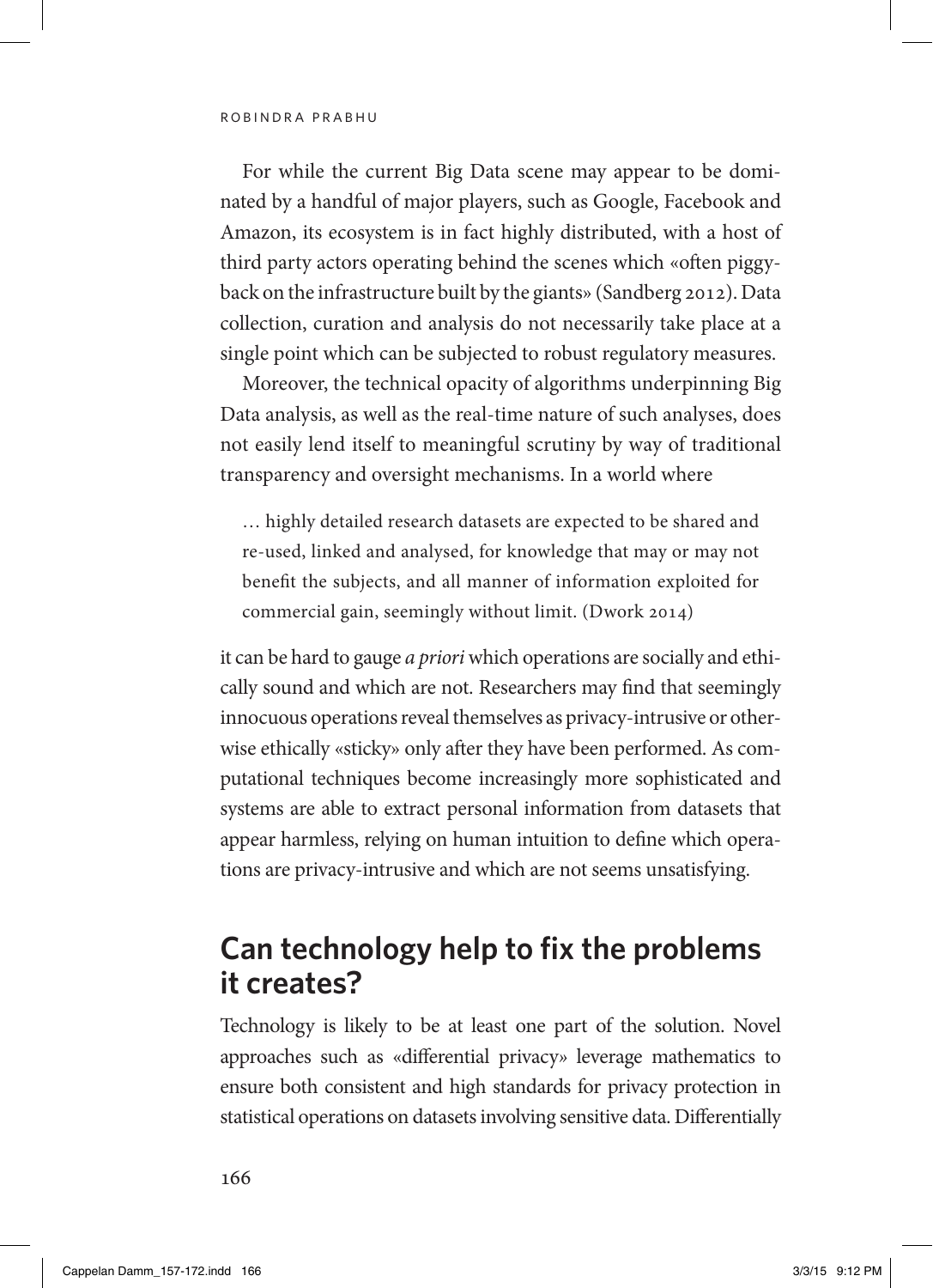private algorithms satisfy mathematical conditions that allow the privacy risk involved in an operation on a dataset to be duly quantified. Once a threshold is passed the algorithm will intentionally blur the output so that individuals whose data are being analysed are ensured «plausible deniability». In other words, their presence or absence in the datasets in question has such a marginal impact on the aggregate result that there is no way of telling whether or not they were part of the dataset in the first place. Researchers can still draw value from the dataset because the «blurred» output differs only marginally from true output and the uncertainty, or «degree of blurring», is well known. Differentially private algorithms can also keep track of and appropriately quantify the cumulative privacy risk an individual sustains through repeated or multiple queries by iteratively adding more noise to mask any personal information residing in the data (Klarreich 2012).

Privacy and personal data protection are often touted as the central ethical challenges presented by Big Data. While technology may certainly help mitigate some of these risks, however, other challenges will require strong governance and legal protections. Furthermore, while we attend to the very pressing privacy concerns raised by Big Data, we should not lose sight of the many issues that fall outside the traditional privacy debate.

## **Looking beyond privacy**

With recent technological advances, the cost of collecting, storing and analysing various kinds of data snippets has decreased quite dramatically. Novel methods also allow us to interlink and make sense of various kinds of data long after the data has been collected. As Alistair Croll remarks in an interesting blog-post: «In the old, data-is-scarce model, companies had to decide what to collect first, and then collect it. […] With the new, data-is-abundant model, we collect first and ask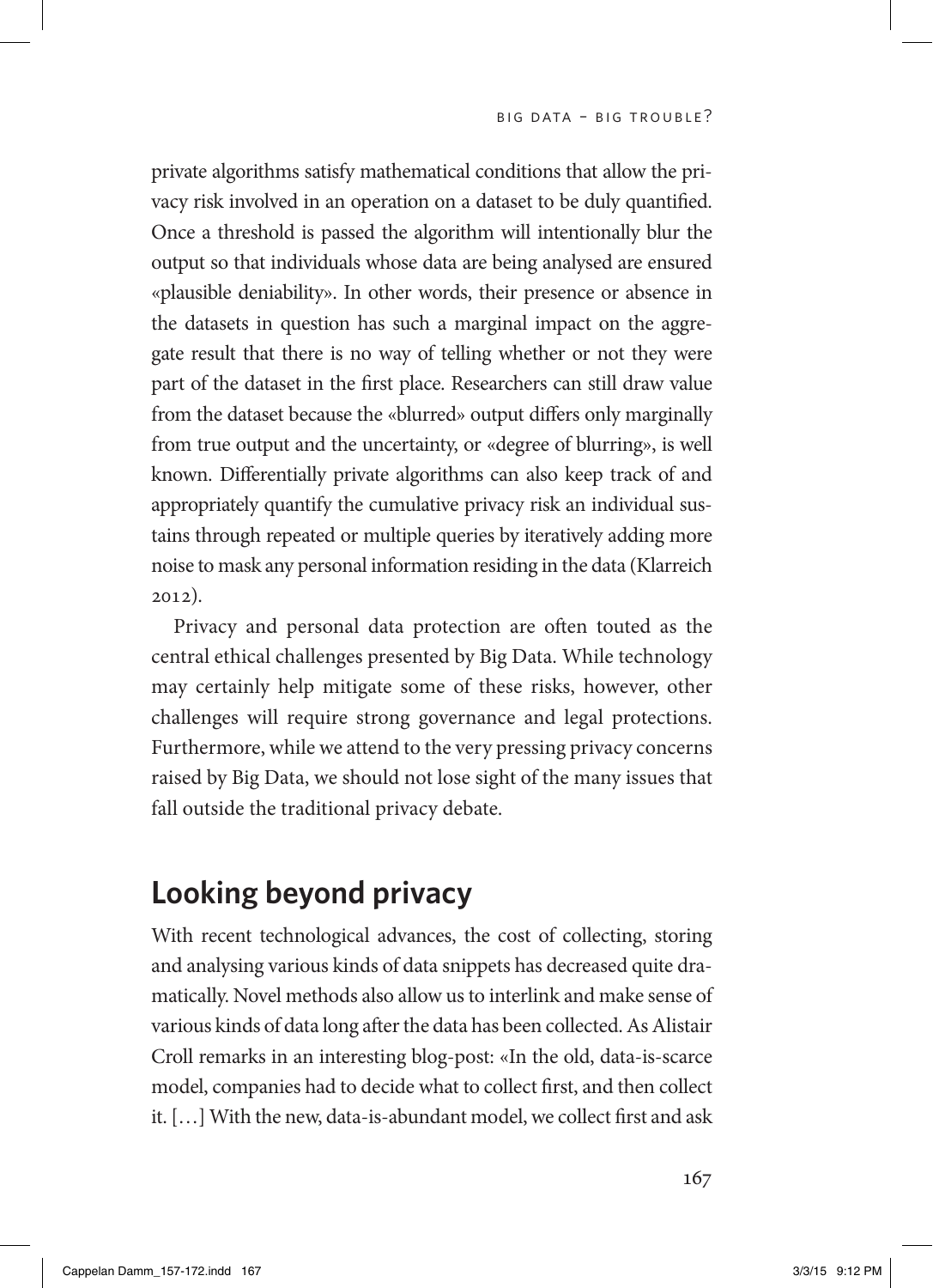questions later» (Croll 2012). This attitude was perhaps most amply illustrated by the mass surveillance activities of the NSA unravelled in the recent Snowden revelations, but it also holds true on a more general level. And this, Croll argues, is changing the way we use data.

Many remarkable successes of the Big Data paradigm, such as detecting disease outbreaks or predicting traffic jams, come from utilising data in ways that are very different from the original purpose of collection or the original context and meaning we bestowed on the data. However, Croll argues, this is a slippery slope fraught with ethical problems that go well beyond the regular privacy debate. Instead they deal with the inferences we are allowed to make and just how we act on or apply this insight. As the technical and financial barriers to what we can collect and do with data begin to crumble, the regulatory challenges to the proper use of data and analytics are likely to intensify (Soltani 2013).

As an example, Croll remarks on a study performed by the popular online dating service OkCupid, where the profile essays of some half a million users were mined for words that made each racial group in its member database statically distinguishable from other racial groups. According to the OkCupid blog post, «black people are 20 times more likely than everyone else to mention soul food, whereas no foods are distinct for white people» (Rudder 2010). The relatively simple study highlights just how easily information on race, sexual orientation, political standing or health can be inferred from innocuous information collected for very different purposes. Croll continues: *«*If I collect information on the music you listen to, you might assume I will use that data in order to suggest new songs, or share it with your friends. But instead I could use it to guess at your racial background. And then I could use that data to deny you a loan».

While such inferences may be partially construed as privacy issues–and legislative regulation can assist in preventing obvious transgressions–there are arguably deeper issues at play.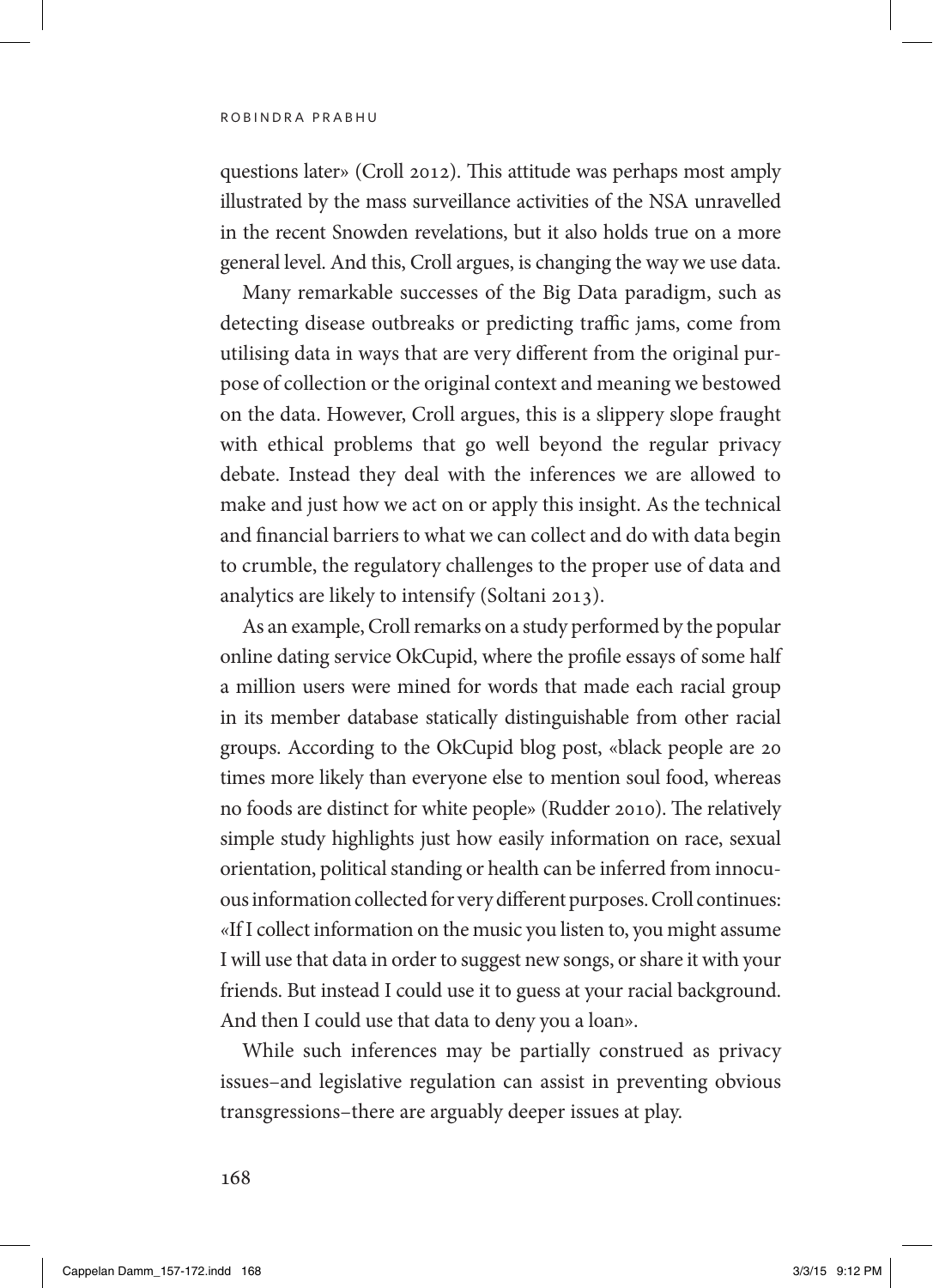Inferences like the above are typically used to personalise and tailor adds, information, and online experiences to individuals. Such tailoring relies on classification–the algorithmic grouping of data points (people), and, as Dwork and Mulligan point out, such algorithms are a «messy mix of technical and human curating» and are «neither neutral nor objective*»*, but always geared towards a specific purpose in a given context (Dwork and Mulligan 2013: 35). The objectionable or discriminatory outcome may not even be intentional or obvious to the providers of the service. As Sandberg remarks, a machine-learning algorithm trained on various data to determine the suitability of loan applicants, or even job applicants, may well «know» the race or political orientation of the applicant, even if it were not explicitly fed this information or programmed to use it. The information is baked into the data in non-obvious ways and ultimately «the algorithm will follow the data, not how we want to 'think'» (Sandberg 2012). Once differential treatment starts following certain social, political or religious patterns, the large scale effects on society can be profound. As Dwork and Mulligan argue, these issues have little to do with privacy and transparency, but are more about the «values embedded and reflected in classifications, and the roles they play in shaping public and private life» (Dwork and Mulligan 2013: 40).

Some cities across the U.S., notably Philadelphia, use statistical profiling techniques to determine the risk of criminal recidivism among parolees. The method relies on classification of offenders into groups for which certain statistical probabilities can be computed. While critics dismiss such methods as ethically questionable at best (should a cold calculus of past offences punish you for crimes you have not yet committed?), proponents argue that the method is not doing anything a parole board would not do, except with greater accuracy, with full absence of discriminatory urges and with more consistency and transparency.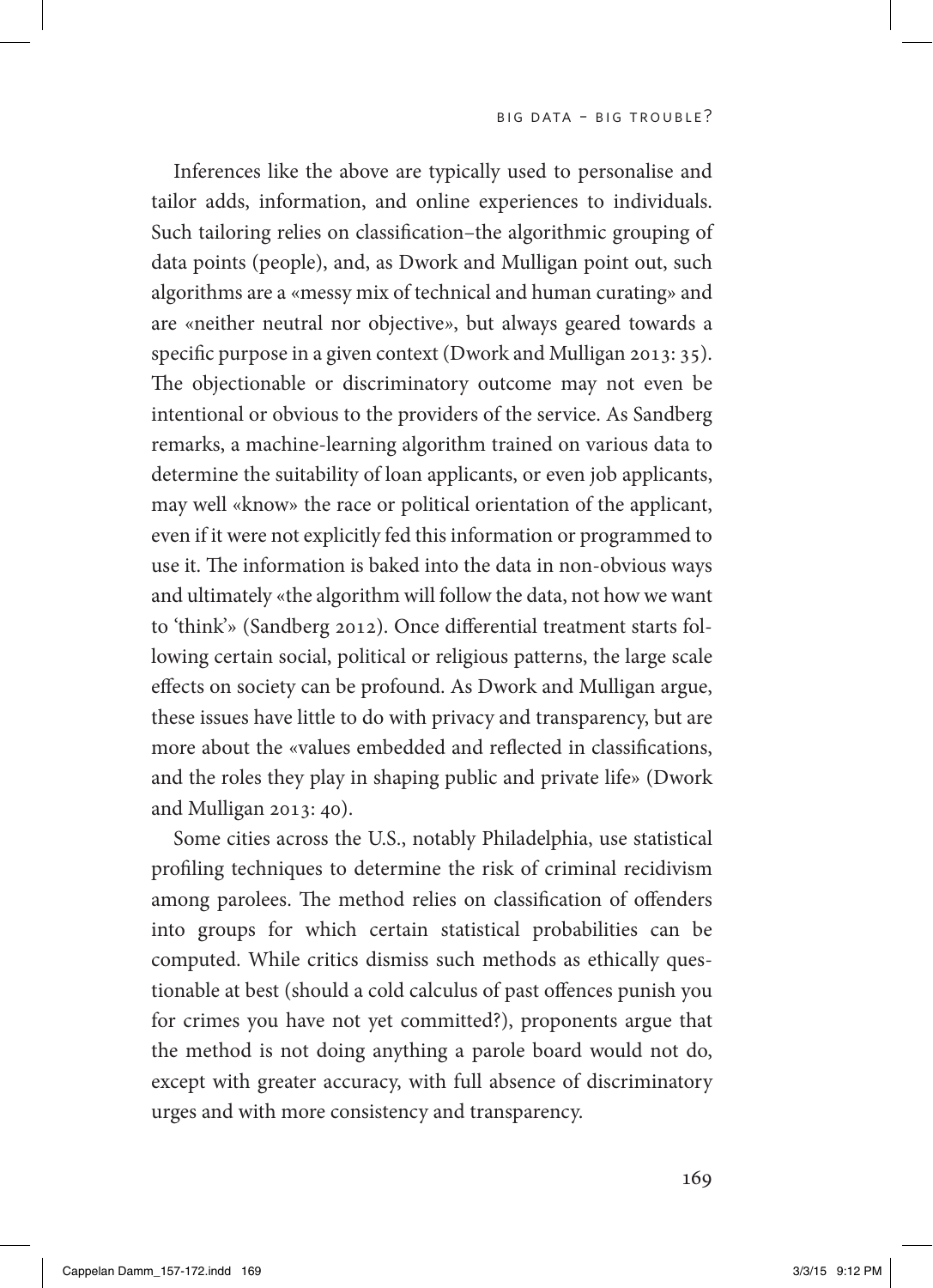robindra prabhu

The case highlights the challenging problems that we are likely to face as Big Data moves out of its nascent stage of tailored ads to affect a wider range of human activity. It also shows how easy it is to fall prey to the temptation of framing the problem as one of man versus machine. Such an approach is likely to be counterproductive. The challenge of managing «ethical risk» in a Big Data world is one that is jointly technological and sociological, and as Dwork and Mulligan succinctly put it: «[…] Big Data debates are ultimately about values first, and about math and machines only second» (Dwork and Mulligan 2013: 38).

## **Moving forward**

Like other technologies in the past, as Big Data unfolds and is absorbed into society we are likely to see adjustments and changes in our current notions of privacy, civil liberties and moral guidelines. And as the hype eventually wears off and a proper equilibrium between the role of human intuition and data-driven insight is established, we will need to develop tools, guidelines and legislation to govern this new world of data and data analysis. This process will require a wide perspective, coupled with constant and close scrutiny of all links along the Big Data chain. It is an arduous task, but also one that should be exciting for all involved. Future societies might be shaped by technological advances, but technology itself is moulded by human choices. And these choices are available for us to make now.

## **References**

Anderson, C. 2008. «The End of Theory: The Data Deluge Makes the Scientific Method Obsolete». Available from [http://www.wired.com/](http://www.wired.com/science/discoveries/magazine/16-07/pb_theory) [science/discoveries/magazine/16-07/pb\\_theory](http://www.wired.com/science/discoveries/magazine/16-07/pb_theory) (accessed February 24, 2014).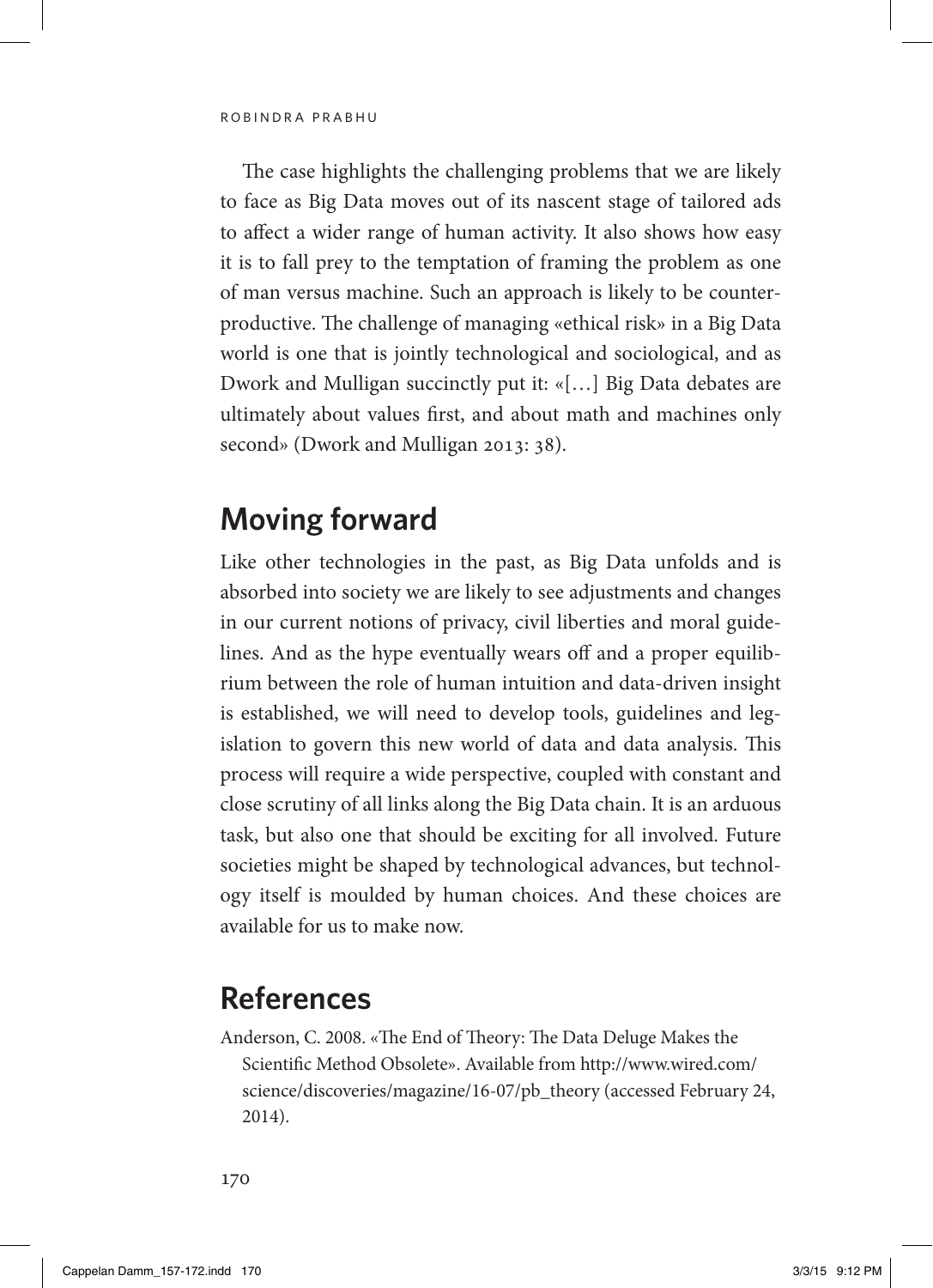Australian Government. «The Austrialian Public Service Big Data Strategy». Department of Finance and Deregulation, 2013.

- Cate, F.H. and Mayer-Schönberger, V. 2013. Notice and Consent in a World of Big Data. International Data Privacy Law, 3 (2): 67–73.
- Croll, A. «Big data is our generation's civil rights issue, and we don't know it.» *radar.oreilly.com*. August 2, 2012. [http://radar.oreilly.](http://radar.oreilly.com/2012/08/big-data-is-our-generations-civil-rights-issue-and-we-dont-know-it.html) [com/2012/08/big-data-is-our-generations-civil-rights-issue-and-we](http://radar.oreilly.com/2012/08/big-data-is-our-generations-civil-rights-issue-and-we-dont-know-it.html)[dont-know-it.html](http://radar.oreilly.com/2012/08/big-data-is-our-generations-civil-rights-issue-and-we-dont-know-it.html) (accessed February 24, 2014).
- Dwork, C. 2014 Differential Privacy: A Cryptographic Approach to Private Data Analysis (private communication).
- Dwork, C. and Mulligan, D.K. 2013. It's Not Privacy, and It's Not Fair. *Stanford Law Review Online* 66, no. 35: 35–40.
- González-Bailón, S. 2013. Social science in the era of big data. *Policy & Internet* 5: 147–160.
- Klarreich, E. 2013. Privacy by the Numbers: A New Approach to Safeguarding Data. [http://www.scientificamerican.com/article/](http://www.scientificamerican.com/article/privacy-by-the-numbers-a-new-approach-to-safeguarding-data/) [privacy-by-the-numbers-a-new-approach-to-safeguarding-data/](http://www.scientificamerican.com/article/privacy-by-the-numbers-a-new-approach-to-safeguarding-data/)  (accessed February 24, 2014).
- Mayer-Schönberger V. and Cuckier, K. 2013. Big Data: A Revolution That Will Transform How We Live, Work, and Think. Houghton Mifflin Harcourt.
- Narayana, A. and Shmatikov, V. «How To Break Anonymity of the Netflix Prize Dataset.» *CoRR*, 2006.<http://arxiv.org/pdf/cs/0610105.pdf> (accessed February 24, 2014).
- Navetta, D. 2013. The Privacy Legal Implications of Big Data: A Primer. [http://www.infolawgroup.com/2013/02/articles/big-data/the-privacy](http://www.infolawgroup.com/2013/02/articles/big-data/the-privacy-legal-implications-of-big-data-a-primer/)[legal-implications-of-big-data-a-primer/](http://www.infolawgroup.com/2013/02/articles/big-data/the-privacy-legal-implications-of-big-data-a-primer/) (accessed February 24, 2014).
- Office of Science and Technology Policy, Executive Office of the President. 2012. «www.whitehouse.gov.» [http://www.whitehouse.](http://www.whitehouse.gov/sites/default/files/microsites/ostp/big_data_press_release.pdf) [gov/sites/default/files/microsites/ostp/big\\_data\\_press\\_release.pdf](http://www.whitehouse.gov/sites/default/files/microsites/ostp/big_data_press_release.pdf)  (accessed February 24, 2014).
- Richards, N.M. and Jonathan H.K. 2013. Three Paradoxes of Big Data. *Stanford Law Review Online* 66, no. 41: 41–46.
- Rudder, C. 2010. The REAL «Stuff White People Like». [http://blog.](http://blog.okcupid.com/index.php/the-real-stuff-white-people-like/) [okcupid.com/index.php/the-real-stuff-white-people-like/](http://blog.okcupid.com/index.php/the-real-stuff-white-people-like/) (accessed February 24, 2014).